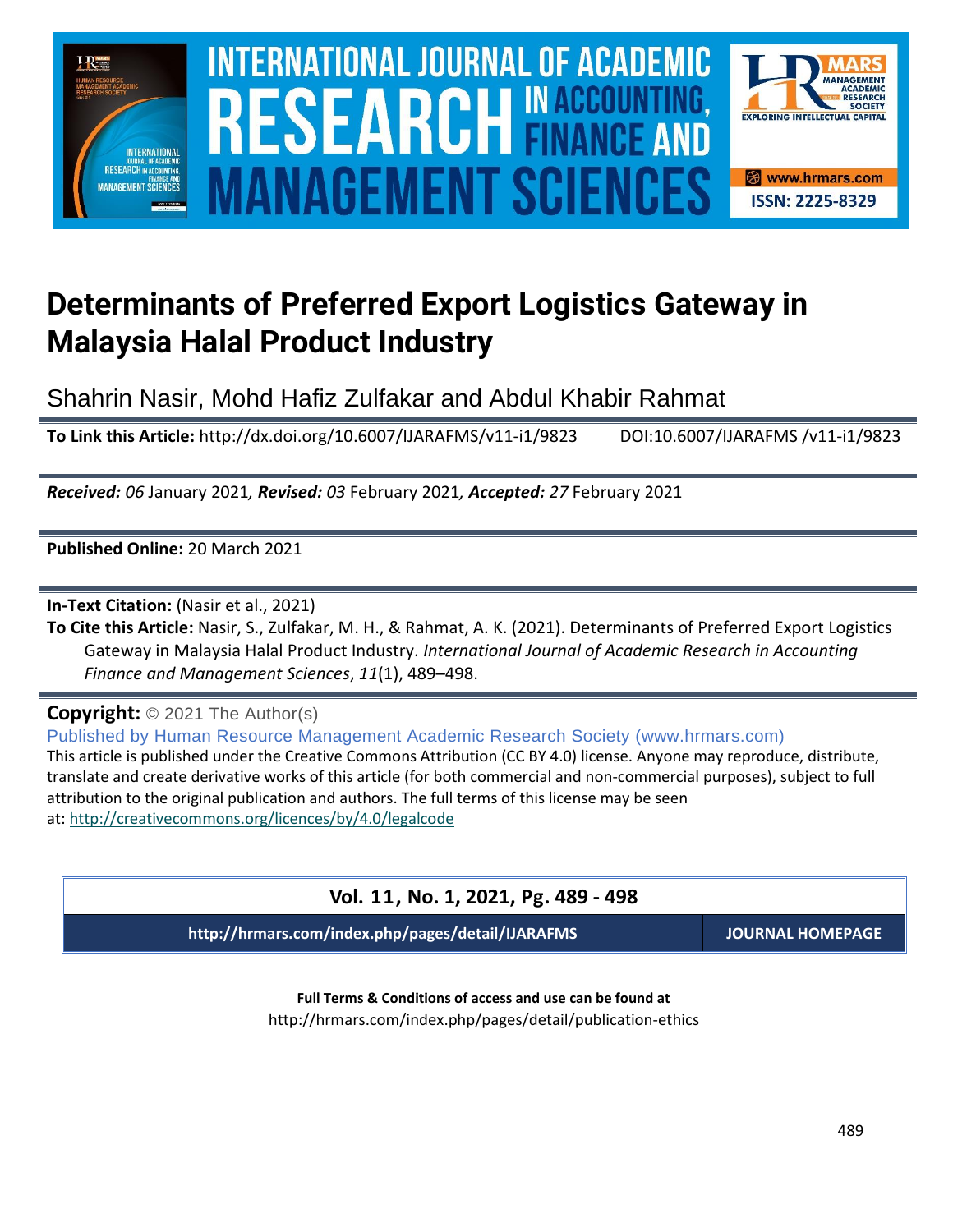

# **Determinants of Preferred Export Logistics Gateway in Malaysia Halal Product Industry**

Shahrin Nasir, Mohd Hafiz Zulfakar and Abdul Khabir Rahmat Faculty of Business and Management, Universiti Teknologi MARA, Kampus Puncak Alam, Selangor & Malaysia Institute of Transport (MITRANS), Universiti Teknologi MARA, Shah Alam, Selangor

Email: shahrin378@uitm.edu.my, mohdhafiz@uitm.edu.my, abdulkhabir@uitm.edu.my

### **Abstract**

Halal market is becoming increasingly lucrative, and therefore highly competitive. In view of the vast economic potential of the global Halal industry, under Third Industrial Master Plan, (2006-2020), Malaysia has formulated a plan to strategize Halal industries as a new sector that can contribute to its economic growth and position herself as the Global Halal Hub. To further strengthening the industry competitive advantage and catalyst for growth a strategic approach has been further developed in Malaysia Eleventh Plan (2016-2020). However, Malaysia export trend and neighbouring country re-export and transhipment activity indicates that there is a potential for Malaysia halal product manufacturers and its logistics provider to divert their export from local logistics gateway to neighbouring country for shipping their goods to final destination country. This study aims to provide preliminary insight into the determinant factors that influence the manufacturers and logistics provider, specifically the freight forwarder decision for the choice of preferred export logistics gateway and develop a strategy to overcome Malaysia halal product being export through neighbouring country logistics gateway. Therefore, in meeting the aims of this study, a qualitative analysis method has been adopted. Structured and unstructured in-depth interviews were conducted with participants selected from three main category of stakeholders involved in export activity industry. Purposive sampling was use to select the participants. Every category of participants was interviewed using a standard set of interview questionnaires guide. All interviews were properly recorded, coded and analysed using thematic analysis. Outcomes of the interviews were triangulated with the focus group discussion in the validation process. The key findings of this study can be categorized into three determinant factors, namely services, infrastructures and costs **Keywords:** Halal Product, Gateway.

### **Introduction**

Since 1974, the Research Center of the Islamic Affairs Division of the Prime Ministers Office has started with the Halal certification However, it was in 1994, the Halal Logo certificate was issues. The halal development in Malaysia has become important and in 2002, JAKIM was established in order to look into all activities in halal certification.tion Malaysia as the Global Halal Hub. To further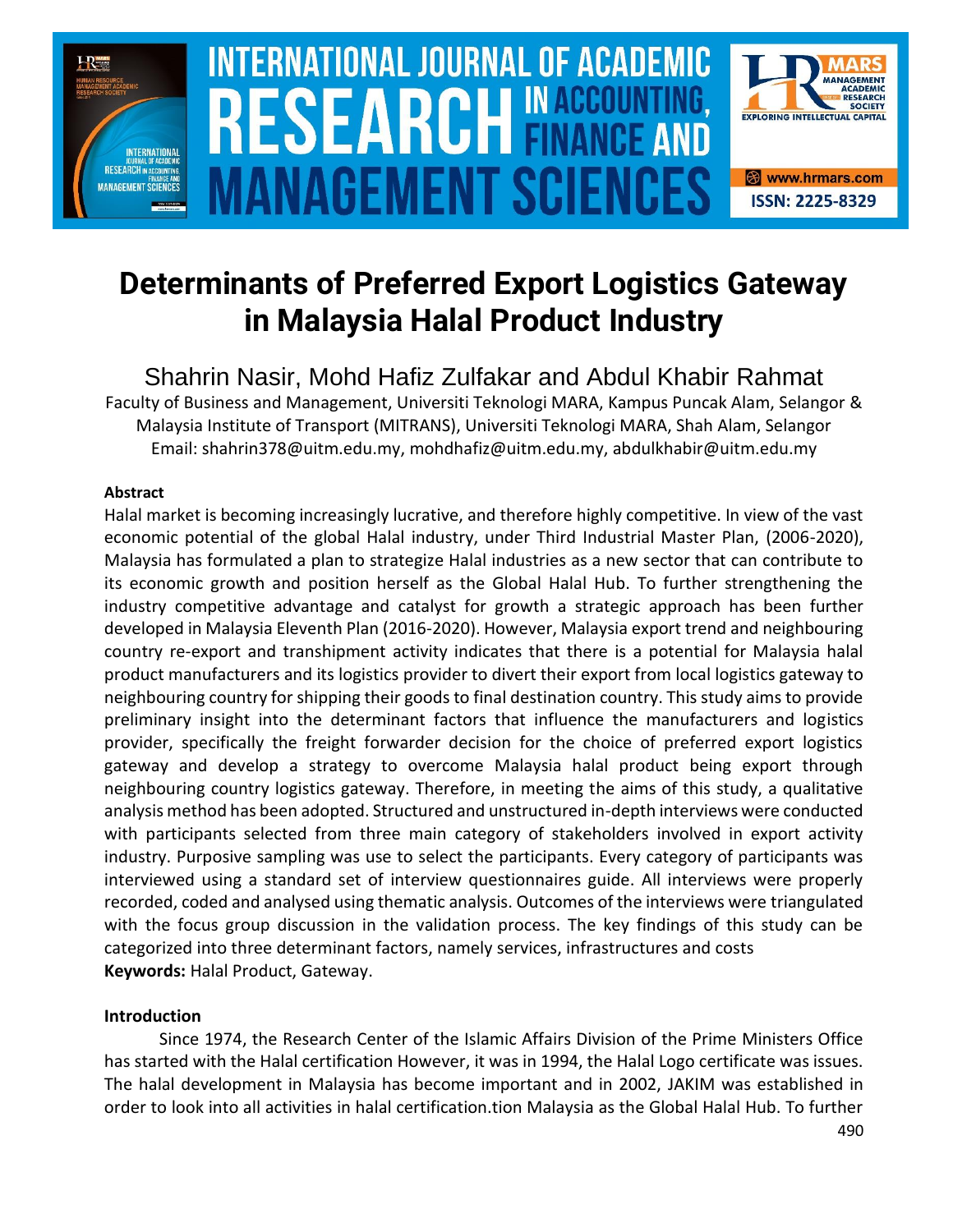#### **Vol. 1 1 , No. 1, 2021, E-ISSN: 2225-8329 © 2021 HRMARS**

assist the rapid growth of halal food industry, the government formed Halal Development Corporations (HDC) in 2006 with the responsibilities to position Malaysia as the Global Halal Hub industry development in Malaysia. "Furthermore, a Halal hub will create opportunities to penetrate the Halal market on a global scale" (Dali et al., 2007; Borzooei & Asgari, 2013).

To facilitate the Halal industry in Malaysia, three main agencies are responsible for completing the tasks. The three agencies are, The Ministry of International Trade and industritry (MITI), Jabatan Kemajuann Islam Malaysia (JAKIM) and the department of Standards Malaysia (Standrads Malaysia). Every agency has its role, MITI, under his agenciy HDC, need to developed d a strategic plan in order to fine the right incentives in Halal product and services. MITI also involve with Standard Malaysia in getting Malaysia Halal standard to be recognised at the international level. Aziz et.al, (2014) historical study revealed that JAKIM was established in 1981 as the Islamic Centre with main task to perform existing duty of governing Islamic related affairs. Due to increasing demand for halal market globally, there is a need for improvement in the rules and regulations of all the process and activities within the halal market governance to be more effective and efficient. Thus, this situation has resulted JAKIM's role and authority become more significant and has been expanded as the country's sole certification body that authorizes Halal certificate for local and export markets and execution body for halal standard guidelines procedure until today.

The Department of Standards Malaysia is an agency under the ambit of the Ministry of Science, Technology and Innovation (MOSTI) was officially launched on 28 August 1996 subsequent to the incorporation of Standards and Research of Malaysia (SIRIM) into SIRIM Berhad. STANDARDS MALAYSIA is the national standards and accreditation body of Malaysia governed by Standards of Malaysia Act 1996 (Act 549) in performing its roles and tasks.

#### **Literaure Review**

There are three core components of Halal logistics, namely, direct contact with haram (prohibited), risk of contamination and perception of the Muslim consumer (Tieman, 2011). Direct contact or cross-contamination with Haram products will convert the Halal product status to non-Halal, as a result not allowed to be consumed by Muslims. Haram products are define as flesh of swine, blood, carrion and intoxicants (Kamali, 2010).In order to make sure total Halal logistics implementation (Zulfakar, Anuar, & Talib, 2014)all Halal products need to be segregated or separated from non-Halal product or substance from the entire supply chain up to the point of final destination for consumption.

Freight forwarders has always been the most critical role in facilitating cross-border trade and global carriage of goods through respective logistics gateway. The Market expansion and active trade development are caused by the increase of goods production in 17th century. This has led to the emergence of freight forwarding services (Burkovskis, 2008). Freight forwarder functions as logistics intermediary between carrier and shipper, and arrange related clearing services or forwarding (Saeed, 2013). Freight forwarder has been recognized as an important link in logistics intermediaries for their experiences in coordinating cross border trade, therefore many companies has started to use freight forwarder for carriage of their goods internationally (Murphy & Daley, 2001). Murphy et.al, (1992) also described freight forwarder as an international trade expert who can provide multitasking coordination activity to support the shipment delivery worldwide. With this information, choosing the right logistics gateway for the Malaysia shipper can used.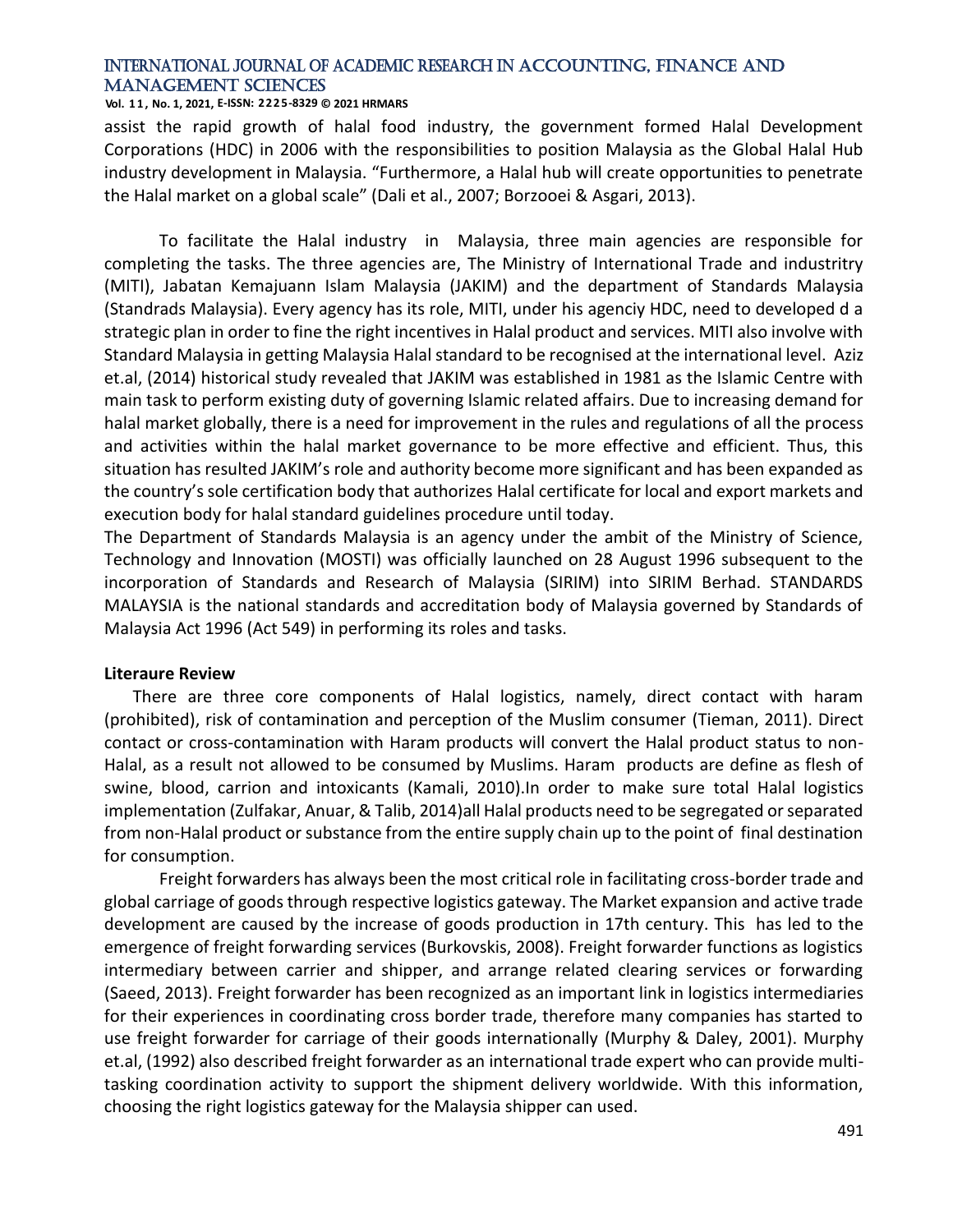### **Vol. 1 1 , No. 1, 2021, E-ISSN: 2225-8329 © 2021 HRMARS**

Freight forwarders function as an important coordination centre within the supply chain of shipper/consignees, shipping lines and ports. For instance, freight forwarders assist shippers to identify and arrange suitable transport company, consulting rates, manage transport agreement and supervise the contracts implementation. From carriers' point of view, freight forwarder acting as a party who contribute to the shipment space fulfilment by consolidating various shippers' goods. Shipping liners need only to work with one freight forwarder instead to deal with all the shipment owners (Manic, 2013). Freight forwarder also play an important role in coordinating a shipment of numerous freights without compromising any delays and ensure quality delivery. Furthermore, freight forwarder able to negotiate a discount rate for freight and insurance by arranging high volume of shipment to carrier companies

#### **Methodology**

The qualitative approach has been chosen for the study. This method was adopted because it would help the researchers to obtain in-depth result for the study. Qualitative research is conducted in the situation where communication in person with the respondence is vital. (Schensul et al (2013). It would be able to focus on the meanings which imparted by the respondents. This would include the behavioral and facial expression during the process. The approach would consider the social, cultural belief and physical contact which the respondents participate in. . In detail, there are numerous types of qualitative research and one of the types is case study. According to Yin (2011), he defined that case study is a study a phenomenon in its real world. Additionally, case study has several case studies designs. The general characteristics of research designs serve as a background for considering the specific designs for case studies. Thus, this study applicable single case study where is an appropriate design under several circumstances (Yin, 2001).

The instruments fo data collection is interview. Detailed information can be obtained from the process (Creswell, 2013). Samples were obtained from Federation of Malaysian Freight Forwarders lists or other available and reliable sources such as Matrade, Jabatan Kastam Diraja Malaysia, Selangor Freight Forwarders Association and industry networking. The freight forwarder provider was selected due to they are the party who presence on premises of all the logistics hub gateway for the export and import related activities. Secondly, they have the best knowledge of the logistics gateway operation activities, services and facilities in order to consult, advice and influence the potential halal product export manufacturer for the choice of the logistics gateway decision. Study by (Kupfer et.al, 2011) identify that forwarders presence on the airport terminal turned out to be the most important factors for the logistics gateway terminal choice decision.

The study on site provides information by talking directly to participants and observing their behavior and action within their context is a major characteristic of qualitative research. By doing interview, more detailed information can be obtained when the participants giving their feedback to a given questions in interview guide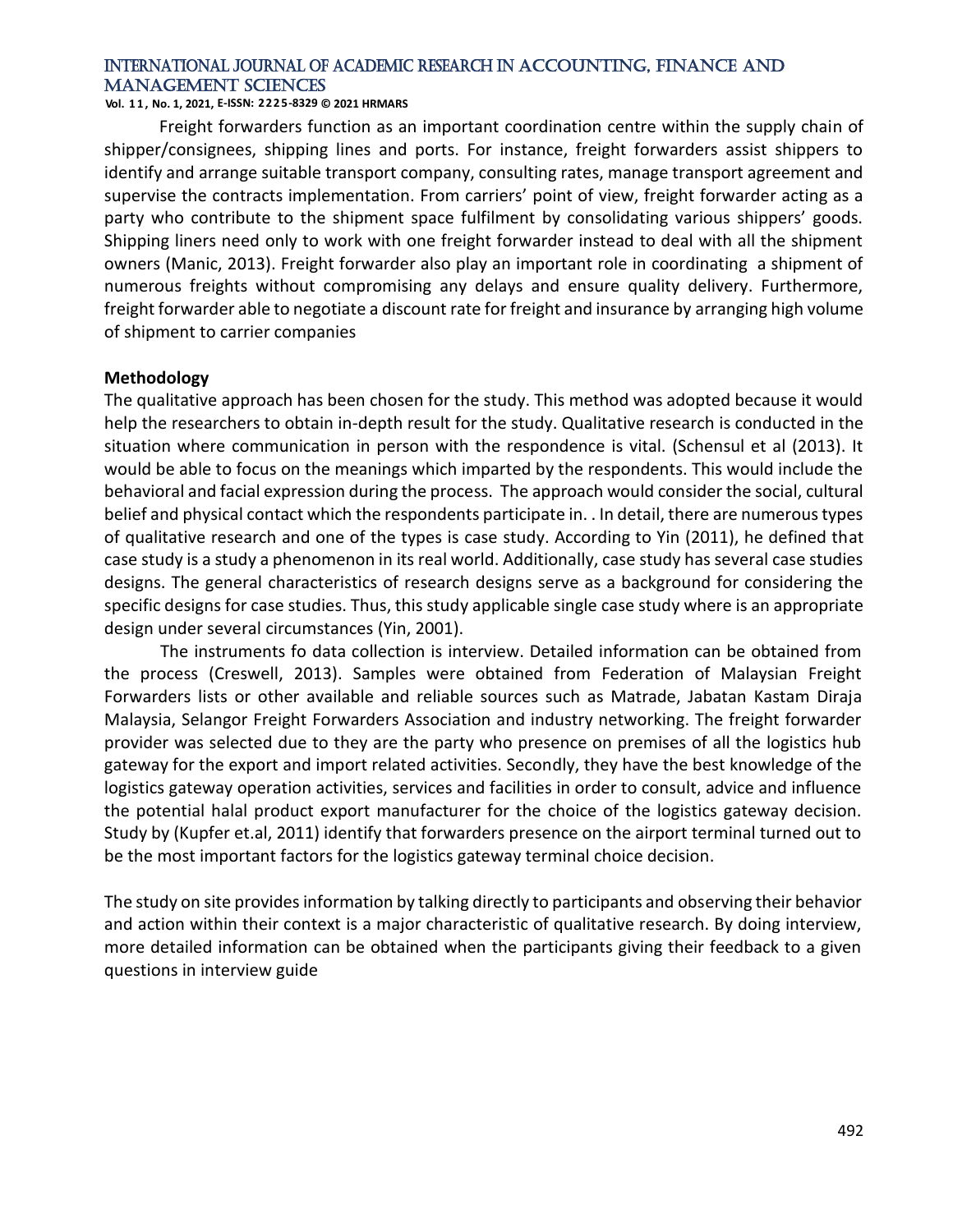**Vol. 1 1 , No. 1, 2021, E-ISSN: 2225-8329 © 2021 HRMARS**

|               | Sector                                               | Type                                         | Working experience             |
|---------------|------------------------------------------------------|----------------------------------------------|--------------------------------|
| a)            | Port Operator: 2 respondents                         | Respondent A                                 | 10 years                       |
|               |                                                      | Respondent B                                 | 13 years                       |
| b)            | Shipping Lines: 1 respondent                         | Respondent C                                 | 7 years                        |
| $\mathsf{c})$ | Manufacturer:<br>Product<br>Halal<br>1<br>respondent | Respondent D                                 | 9 years                        |
| $\mathsf{d}$  | Freight Forwarders: 3 respondents                    | Respondent E<br>Respondent F<br>Respondent G | 5 years<br>15 years<br>9 years |

#### **Findings and Discussion**

The interview questions were constructed and adopted from previous study to gain insight into the findings. From that, the researcher developed clear and precise questions in an attempt to capture the nature of information from the respondents.The findings from the analysis are organized into three broad theme which are Service Performance, Overall Charges Cost, and Infrastructure Development. These three themes which is the component of factor that influencing potential export trade diversion in Malaysia halal product industry.

#### **Service Performance**

Service performance by Malaysian ports has been at par with other logistics gateway such as Singapore. The service provided by the ports are standardize, however the if we compare in terms of facilities, Port Klang might have a slight disadvantage, since most of the facilities are old. From the interview research, there is no much difference between ports. The services that are provide by other ports. For example[, Cargo Services, C](http://penangport.com.my/Services/Cargo-Services)ontainer Services, [Ferry Services,](http://penangport.com.my/Services/Ferry-Services) [Security Services,](http://penangport.com.my/Services/Security-Services) [Fire & Rescue](http://penangport.com.my/Services/Fire-Rescue-Services)  [Services,](http://penangport.com.my/Services/Fire-Rescue-Services) [Marine Services a](http://penangport.com.my/Services/Marine-Services)nd [Swettenham Pier Cruise Terminal.](http://penangport.com.my/Services/Swettenham-Pier-Cruise-Terminal)

*"Actually, in terms of ports, if we do not go to the place, we do not know how the facility is like. Normally it will be much less. Hard to answer. In terms of better facilities, better service, it is difficult to make a comparison. Normally it just a standard port. For example, I once went to China's port which at Dalian Port China. Compared to their port with our port, Maybe due to their old port. Their old facilities, old warehouse, old style. That's the difference. If in Port Klang, there is a difference between North Port and Westport. Because of Westport is new. All of their facilities are the latest. South port and North port are an old port." Respondent A*

Some manufacturers has a few branches all over Malaysia. Therefore, due to the location, they chose Port Klang as their frequent port to do their export services to worldwide. Besides that, based on the experience, the respondent also had stated the comparison between Malaysia main ports and Dalian port China. Roughly compared, main ports in Malaysia provide better services compared to Dalian port in China. Dalian port is an old port. Thus, the facilities they provide is old for example their warehouse. A few respondents stated that the service performance are depending on the superiority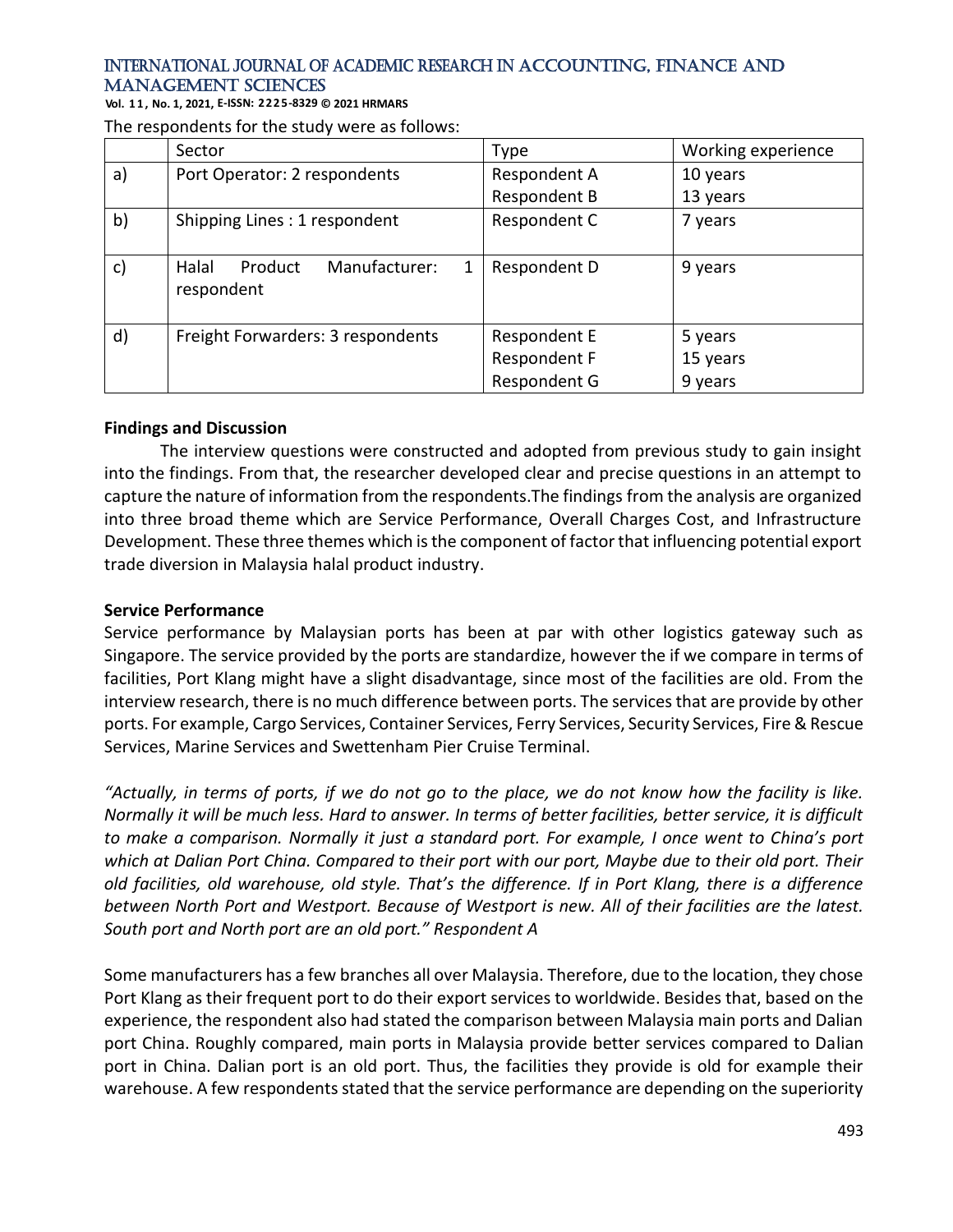**Vol. 1 1 , No. 1, 2021, E-ISSN: 2225-8329 © 2021 HRMARS**

of the port itself. However, the differences are for the sailing frequiecies of the shipping line s for the respected ports.

Where sometimes Port Klang gives better service compared to Singapore. And sometimes Singapore gives better services compared to Port Klang. Singapore ports might be superior in providing a better service compared to Malaysia. For instance, in terms of their productivity and flexibility in Port Tariff where Singapore is much positive. Besides, another issue is congestion at Malaysia port. This will affect liners planning that can lead to delayed and omitted.

*"This is subjective. In term of sailing frequencies, yes Singapore is having more Mainline vessels, but again our premier ports for example Port Klang and Tanjung Pelepas are also can match up to the frequencies level. As well as top 5 shipping lines are already servicing our ports for example Maersk, MSC, CMA CGM, Evergreen and Hapag Lloyd. And few of them have shifted operations to Malaysian ports on specific services/routes." Respondent C*

The respondents also mentioned that Singapore ports provide a better service compared to Malaysia. For example, in terms of their productivity and flexibility in Port Tariff where Singapore is much positive. Besides, another issue is congestion at Malaysia port. This will affect liners planning that can lead to delayed and omitted.

*"Malaysia port at current have less calling for Mother vessels in which liners tend to priorities SGSIN as main hub. The overall productivity is much lesser compared to Singapore port. The flexibility on Port tariff is where Singapore is much positive. Congestion at Malaysia port also affected liners planning for post of call especially when vessel is being delayed and omitted. Such scenario is being handled by Singapore much better and their counter measures are much faster." Respondent F*

### COST

Cost is one of the important factors for any company to choose any ports as the gateway. Cheaper cost to the port customers is always been the attraction in the logistics business. By comparing between Malaysia and Singapore ports, there were at times where Malaysia ports offers more competitive rates to their customer. Usually, the customer is given the quotation for any type of services required by them. The freight forwarders follow the chargers given to them and some of the charges are fixed.

*Usually, the port has adjusted some cost. We have to follow. Customs already set how much the charges as we make clearance a document. If 10 years ago, DGC (Depot Gate Charges) costs only RM5. Now it costs RM35. All the charges are decided by customs not us. That means, if the shipper from oversea, for example, Thailand, arrived here we make a clearance, freight forwarding make clearance we will follow that charges." Respondent G*

*"Our customer who imports the cargo, we handle for them to make all the clearance. We have already told him about the detail of the charges and the quotation. That's why I say, sometimes when we give that quotation, customers say it was expensive. Others can give cheap charges, then they take*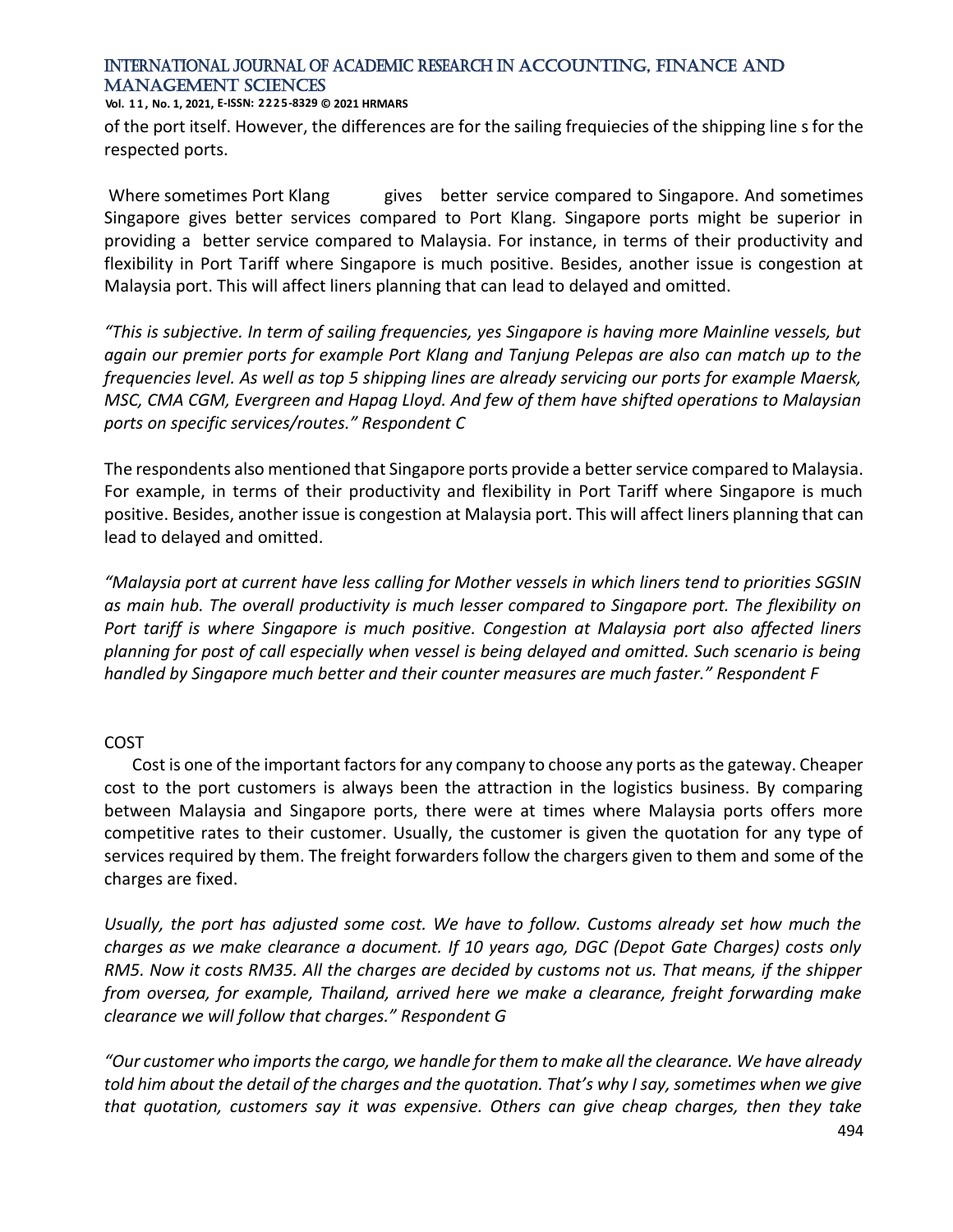**Vol. 1 1 , No. 1, 2021, E-ISSN: 2225-8329 © 2021 HRMARS**

*someone else. They did not differentiate the customs charge. Customs charges are all the same. Maybe from overseas, from the origin port. For example, Dahlia Port China to Port Klang, we say 600USD. But that time rate may be in 650USD. We charge more than 50USD." Respondent F*

The respondents stated that the freight forwarders will choose the alternative port according to location factor. For example, if the shipper is at the southern region (Pontian/Kulai – Pasir Gudang), they will have Singapore Ports as an alternative's ports. However, with the currencies between ringgit and SGD, Singapore is much more costly compared to ringgit Malaysia. Therefore, 3PL will reconsider to choose local ports instead.

The costing or charges are not the first priority. Some manufacturers mighthave specific criteria for their product such as halal product. Therefore, the supply chain process will stick with halal criteria that has been stated in their freight forwarders that including with port as well. Besides, Singapore ports although they serve better services compared to Malaysia but they do not have the halal certificate, thus they will still remain with local ports. Even though the port they divert to charge them high, they will still stay because of they want Halal service.

*"When we talk about logistics, it covers everything including safety, hygiene, quality workers, documentation. Of course, for cost but that's not the main. To choose which port for our alliance or to work together, we will look at the criteria that we have already set in our freight forwaders. What we want what they provide is the same or not. To assist in halal integrity. Respondent D*

*"In port, we look logistics is more to maximize profit. When we talk about this, to give them an additional cost and not many customers want to. We have to remember if we use halal logistics, the charge is premium. The charge is more expensive. It means that the port itself if they want to use a halal logistic, the charges are high. Anyhow, customers who provide halal logistics will find it. For example, we have MMC to FFGC to who make halal products, they will make it too." Respondent D*

Singapore is well known for its strategic locations and their frequency of calls is high. This gives benefit to the company itself where they can get a better rate when making an export service. For example, based on the respondent experience, he once gets a free export from Port Klang to Hong Kong. This is because there's a shipment from there needs to use their boxes. So, the respondent negotiates with the port agent and got it without being charge. Thus, the frequency of calls is important where it can create a competition and gives benefit to 3PL which is lower charges.

*"If I want to send one container 40ft from my factory to the USA for example. Via Port Klang: this is an assumption not accurate. One container costs to USA via Port Klang is 2000USD but Via Singapore port is cots 1800USD. The difference is 200USD, which approximately RM800 per container. If I have to send 20 containers a month, Singapore Ports would be a better choice. . That is the one of the reasons but not only the case because sometimes Port Klang also is much cheaper than Singapore Ports." Respondent E*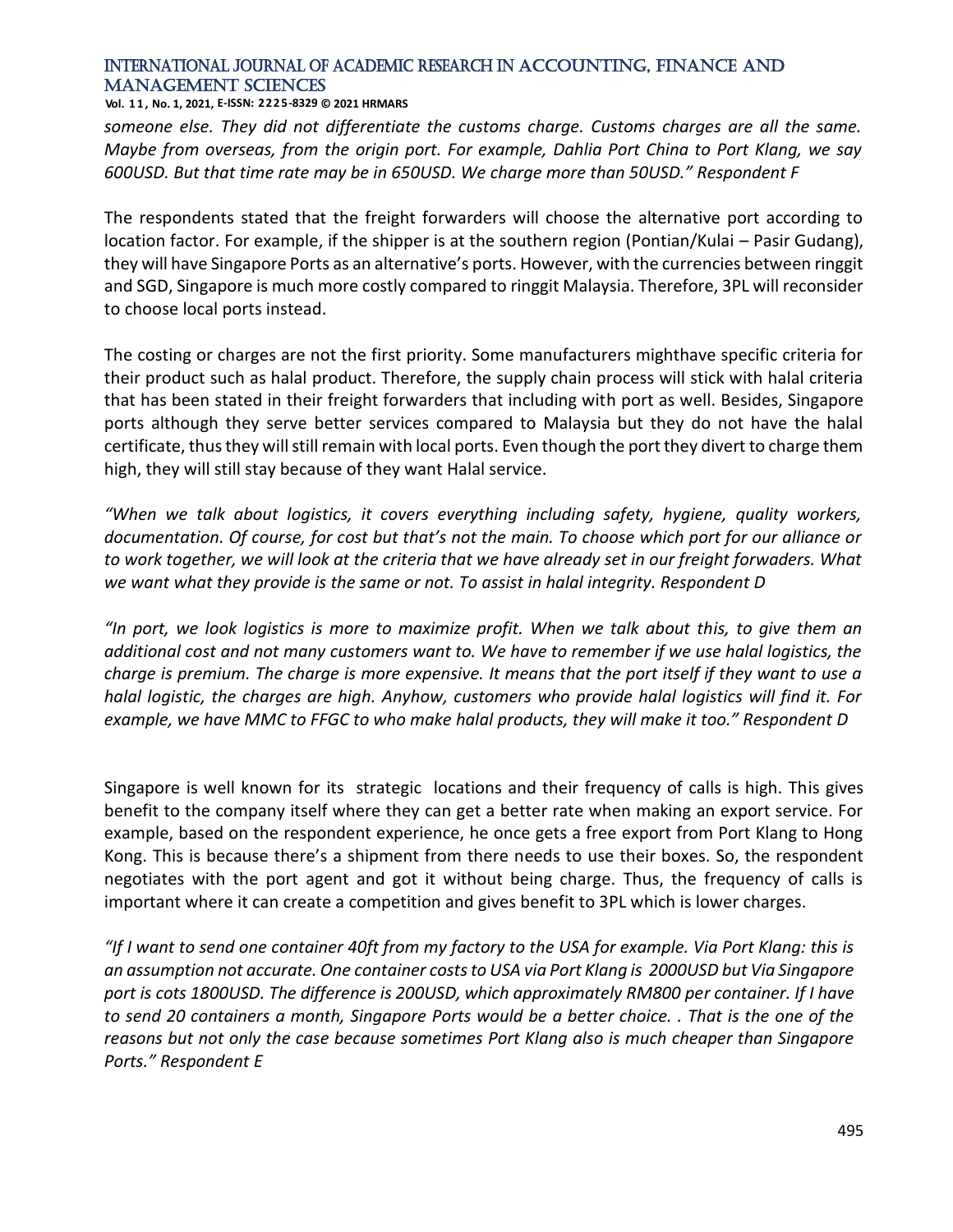#### **Vol. 1 1 , No. 1, 2021, E-ISSN: 2225-8329 © 2021 HRMARS**

The respondent stated that the charges are depending on the service itself. Most of their customer is concern about the costing and budget. It is also depending on the location as well. If the logistic companies are from Northern region (Perlis, Kedah, Penang); they will choose Penang port

instead to make an export service to neighbors' country (China, Philippines, India). This is because they consider about the transportation cost. The longer the journey is, the higher the cost will be.

#### **Infrastructure Development**

The port infrastructure in Malaysia has improved over the recent years. It is difficult to conduct comparison for the ports. However, based on the respondent experience, he stated that local port is better compared to some ports in the region. Moreover, West Port serve better facilities because West Port is a new port compared to other ports in Port Klang. Westport Malaysia is a leading port in the world supported by superior productivity and water depth of 15-17.5 meter. This makes us the preferred hub port for the shipping lines in this region.

Three main infrastructure development which would assists customers to do business at Port Klang. Firstly, investing on the one stop center. This center is to facilitate efficient trade at ports. The main functions of this center include consolidating and introducing the best practices for the logistic industry. Other that, this center also facilitates the establishment of port related business in Port Klang and organize dialogues with port users. Secondly is Port Klang as a distribution hub. In order to maximize the profit margin, Port Klang need for an efficient distribution park or Distripark as Malaysian economy rapidly growing and demanding a smoother flow of goods into or out of the country. Distribution Park is built on each port except for Southport. For Northport Distribution Park it is handled by Northport Distripark Sdn. Bhd and likewise for Westport, it is handled by Westport Distripark Sdn. Bhd. Both disrtriparks offers adequate and sophisticated facilities to their client.

*"Malaysia Premier ports for example Westport/Northport/Tanjung Pelepas have started in investing in "one stop center" and "distribution hubs" and emulating Singapore free port concept in order to compete and ensure the infrastructure keep up if not better than Singapore. We can see Free Zone area, Distripark and Manufacturing hubs being operated near/within the port areas. Beside there are some incentive and fast track custom/documentation processes in place to ensure better productivity" Respondent A*

Moreover, the Free port concept for Malaysia ports has given a great advantage for the ports. Port Klang was declared as a free commercial zone by the minister of finance. In this zone only commercial activity are allowed and any manufacturing activity is banned. The activities allowed in the free zone are transshipment, consolidation of cargo for subsequent shipment, regional distribution, trading activities, storage or deferment of duty on import cargo, inspection and sampling, and value-adding such as break-bulking, labeling and etc. One of advantages of using free zone is being duty-free and exemption on sales tax. Free commercial zone also gives greater flexibility compare to normal zone. It insures goods for just their value and ocean freight.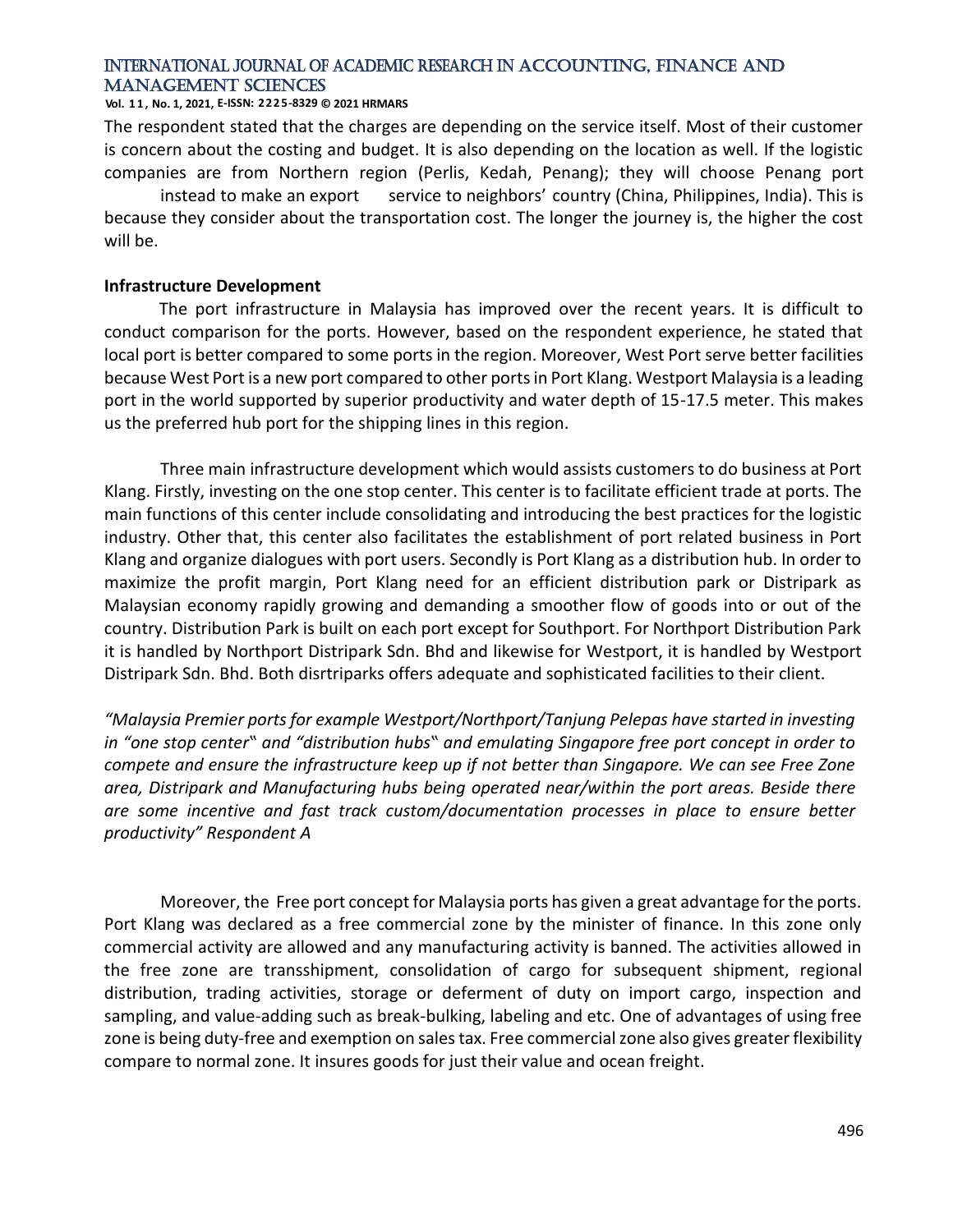### **Vol. 1 1 , No. 1, 2021, E-ISSN: 2225-8329 © 2021 HRMARS**

Another infrastructure that needs to be further improved in Port Klang, is the last mile delivery infrastructure. The roads to Port Klang is very much congested. This has created a massive traffic congestion which would affects the delivery to Port Klang. The current road to/from ports and the infrastructure inside the ports need to be improved. Malaysia is also well known with the traffic. But that is not always the case. This is because, they operate their servicer usually not during the peak hours. Therefore, they can avoid the traffic congest. Furthermore, every step and move made by their freight forwarders will be detect using the GPS system. The location accuracy is anywhere from 100 to 10 meters for most equipment. By this device, company can ensure that the Estimated Time Arrival (ETA), Estimated Time Departure (ETD) and the journey secure towards the destination.

Singapore has officially decided to consolidate all its container port activities at Tuas over the long term with the first berths to be built there in 10 years. This will be spent on leading infrastructure and the latest port technology, such as an automated container yard and unmanned cranes. Tuas is suitable given its "sheltered deep waters and proximity to major industrial areas and international shipping routes. The target is for Tuas Port to handle up to 65 million TEUs a year, nearly double the current total container handling capacity of 35 million TEUs. It will also result in greater efficiency. This means that the city terminals at Tanjong Pagar, Keppel and Brani, plus those at Pasir Panjang will eventually be merged at Tuas. As from this, Malaysia should be concern about it as it can create a competitive and will become more challenging for Malaysia ports.

#### **Conclusions**

It can be concluded that the three components of factors influencing potential export logistics gateway diversion in Malaysia halal product industry which are service performance; overall charges and infrastructure development is well discussed by the companies.

Lastly is to take Singapore port as benchmark for Malaysia. Singapore port is one of the wellknown ports in the world. Recently, the development in their Tuas port brings more challenge for Malaysia. Therefore, Malaysia needs to take this challenge in order to compete to be one of the best choices for logistics gateway. Malaysia and Singapore is a neighborhood country. Thus, if it possible for Singapore to be a well-known port, so does Malaysia.

In a conclusion, in order to achieve, there must be help from the government as well. For example, by giving subsidies and incentives to the freight forwarder which plan for the cargo movement. This is because to have change can cause a higher cost. Moreover, government also need to make investment in terms of the development of the ports itself for a better service and facilities

#### **References**

- Borzooei, M., & Asgari, M. (2013). Establishing a Global Halal Hub: In-Depth Interviews. International Journal of Academic Research in Business and Social Sciences, 3(10), 169–181.
- Raof, N. A., Aziz, N. A., Ramli, N. (2014). JAKIM : Governors of Halal Affairs. PROCEEDING PAPER International Halal Conference (INHAC 2014), Istanbul, Turkey.